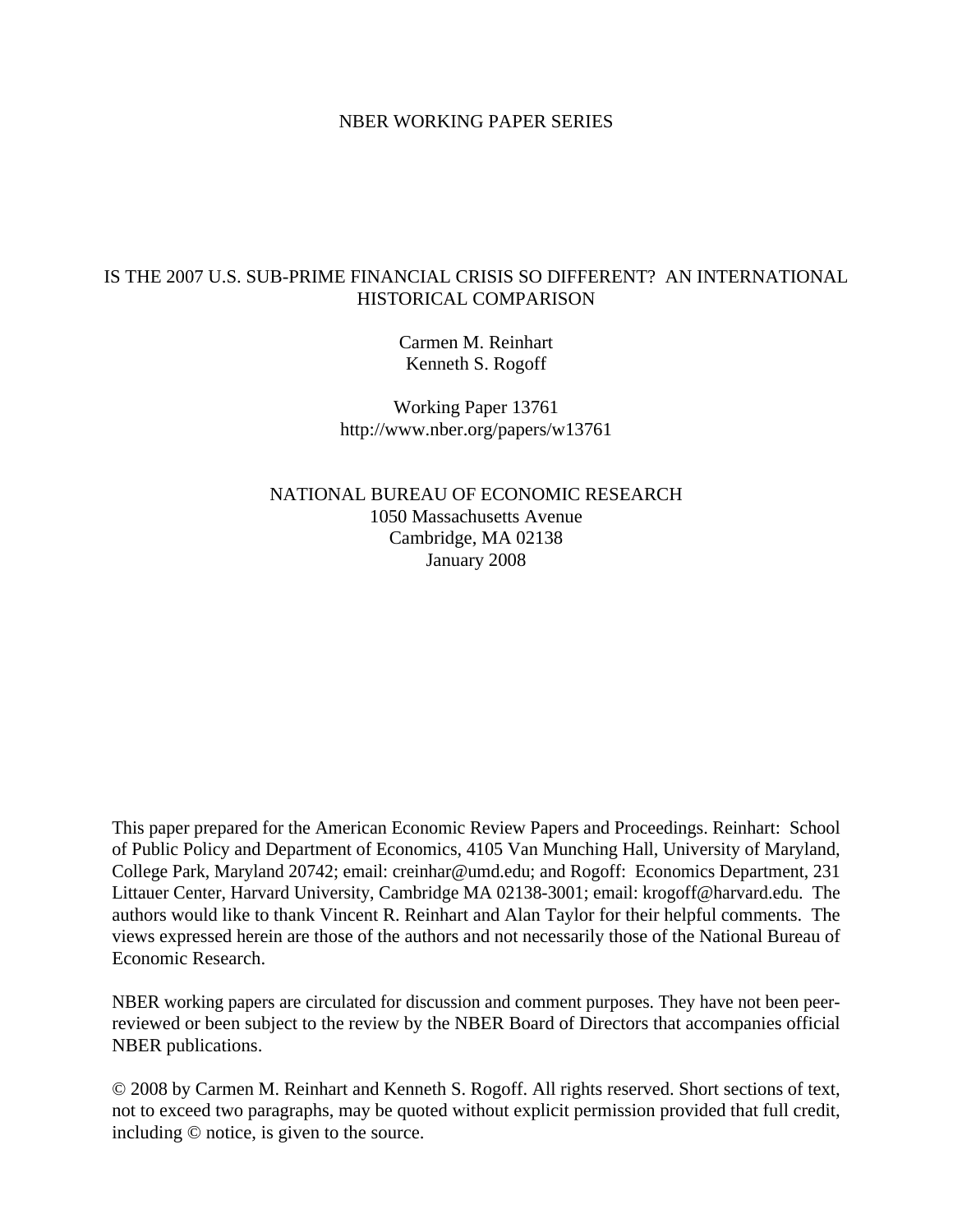Is the 2007 U.S. Sub-Prime Financial Crisis So Different? An International Historical Comparison Carmen M. Reinhart and Kenneth S. Rogoff NBER Working Paper No. 13761 January 2008 JEL No. E44,F30,N20

# **ABSTRACT**

Is the 2007-2008 U.S. sub-prime mortgage financial crisis truly a new and different phenomena? Our examination of the longer historical record finds stunning qualitative and quantitative parallels to 18 earlier post-war banking crises in industrialized countries. Specifically, the run-up in U.S. equity and housing prices (which, for countries experiencing large capital inflows, stands out as the best leading indicator in the financial crisis literature) closely tracks the average of the earlier crises. Another important parallel is the inverted v-shape curve for output growth the U.S. experienced as its economy slowed in the eve of the crisis. Among other indicators, the run-up in U.S. public debt and is actually somewhat below the average of other episodes, and its pre-crisis inflation level is also lower. On the other hand, the United States current account deficit trajectory is worse than average. A critical question is whether the U.S. crisis will prove similar to the most severe industrialized-country crises, in which case growth may fall significantly below trend for an extended period. Or will it prove like one of the milder episodes, where the recovery is relatively fast? Much will depend on how large the shock to the financial system proves to be and, to a lesser extent, on the efficacy of the subsequent policy response.

Carmen M. Reinhart University of Maryland School of Public Policy and Department of Economic 4105 Van Munching Hall College Park, MD 20742 and NBER creinhar@umd.edu

Kenneth S. Rogoff Thomas D Cabot Professor of Public Policy Economics Department Harvard University Littauer Center 232 Cambridge, MA 02138-3001 and NBER krogoff@harvard.edu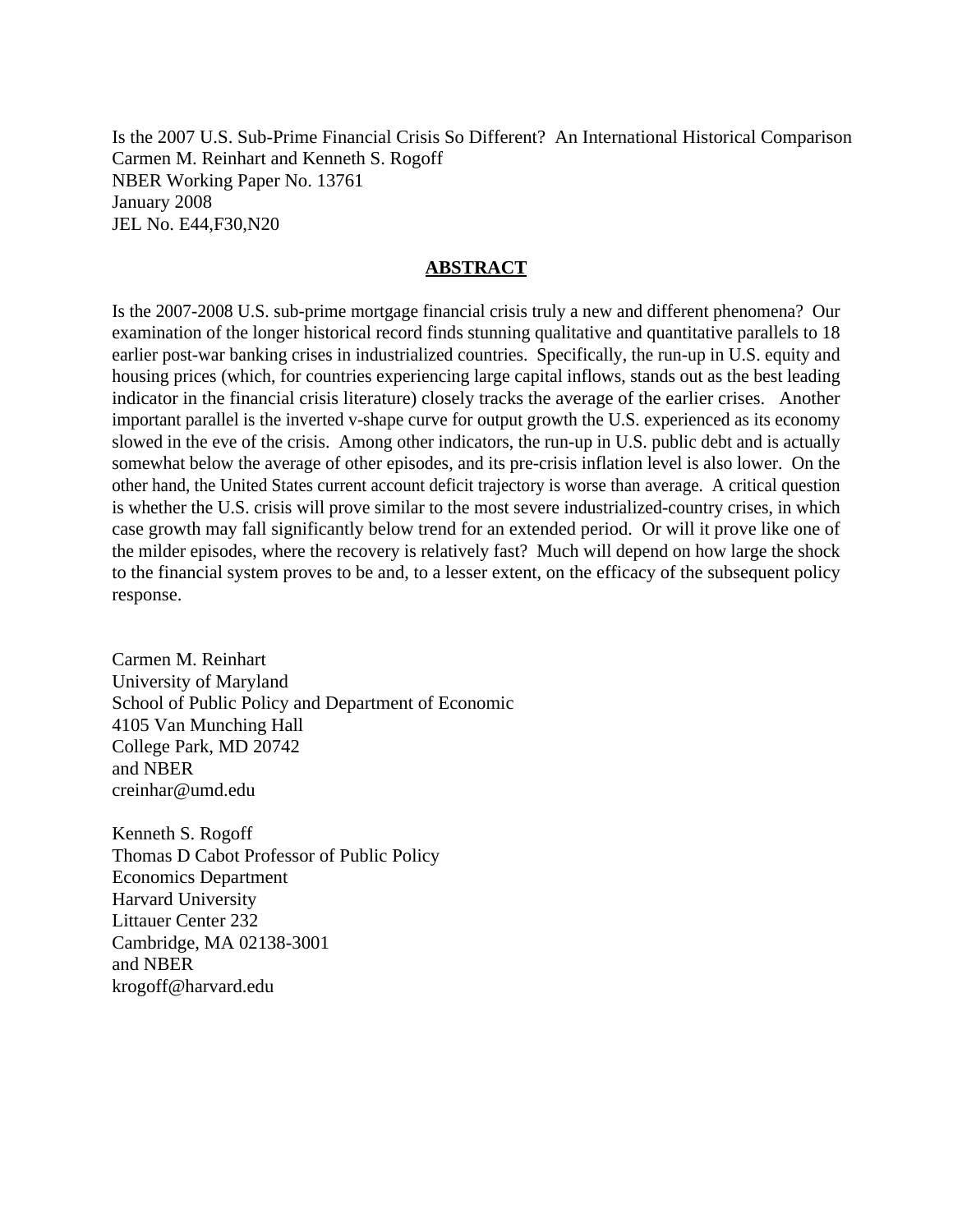# **I. Introduction**

The first major financial crisis of the  $21<sup>st</sup>$  century involves esoteric instruments, unaware regulators, and skittish investors. It also follows a well-trodden path laid down by centuries of financial folly. Is the "special" problem of sub-prime mortgages this time really different?

Our examination of the longer historical record, which is part of a larger effort on currency and debt crises, finds stunning qualitative and quantitative parallels across a number of standard financial crisis indicators. To name a few, the run-up in U.S. equity and housing prices that Graciela L. Kaminsky and Carmen M. Reinhart (1999) find to be the best leading indicators of crisis in countries experiencing large capital inflows closely tracks the average of the previous eighteen post World War II banking crises in industrial countries. So, too, does the inverted v-shape of real growth in the years prior to the crisis. Despite widespread concern about the effects on national debt of the early 2000s tax cuts, the run-up in U.S. public debt is actually somewhat below the average of other crisis episodes. In contrast, the pattern of United States current account deficits is markedly worse.

 At this juncture, the book is still open on the how the current dislocations in the United States will play out. The precedent found in the aftermath of other episodes suggests that the strains can be quite severe, depending especially on the initial degree of trauma to the financial system (and to some extent, the policy response). The average drop in (real per capita) output growth is over 2 percent, and it typically takes two years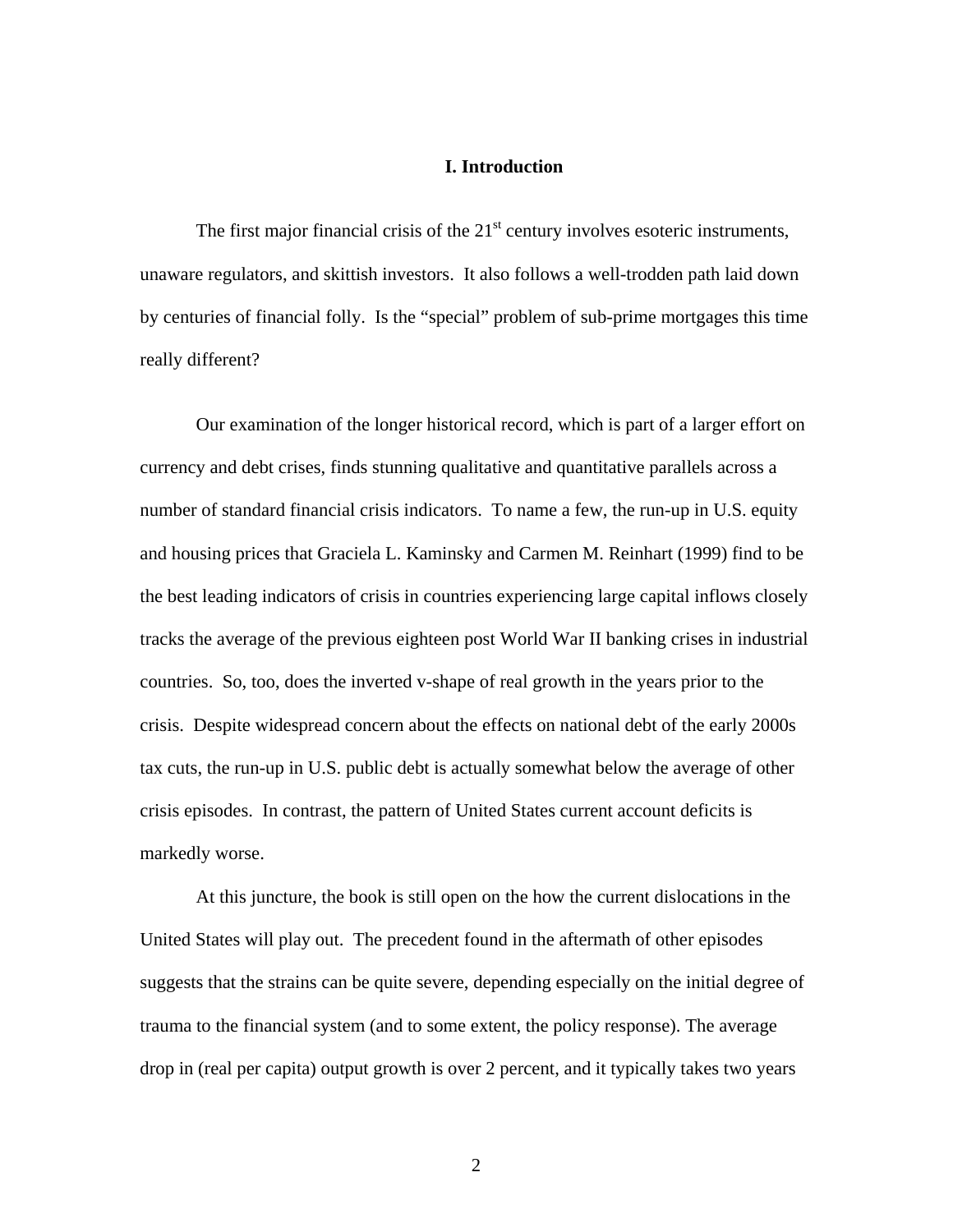to return to trend. For the five most catastrophic cases (which include episodes in Finland, Japan, Norway, Spain and Sweden), the drop in annual output growth from peak to trough is over 5 percent, and growth remained well below pre-crisis trend even after three years. These more catastrophic cases, of course, mark the boundary that policymakers particularly want to avoid.

## **II. Post War Bank-Centered Financial Crises: The Data**

 Our comparisons employ a small piece of a much larger and longer historical data set we have constructed (see Reinhart and Kenneth S. Rogoff, 2008.) The extended data set catalogues banking and financial crises around the entire world dating back to 1800 (in some cases earlier). In order to focus here on data most relevant to present U.S. situation, we do not consider the plethora of emerging market crises, nor industrialized country financial crises from the Great Depression or the 1800s. Nevertheless, even in the smaller sample considered in this paper, the refrain that "this time is different" syndrome has been repeated many times.

First come rationalizations. This time, many analysts argued, the huge run-up in U.S. housing prices was not at all a bubble, but rather justified by financial innovation (including to sub-prime mortgages), as well as by the steady inflow of capital from Asia and petroleum exporters. The huge run-up in equity prices was similarly argued to be sustainable thanks to a surge in U.S. productivity growth a fall in risk that accompanied the "Great Moderation" in macroeconomic volatility. As for the extraordinary string of outsized U.S. current account deficits, which at their peak accounted for more than twothirds of all the world's current account surpluses, many analysts argued that these, too,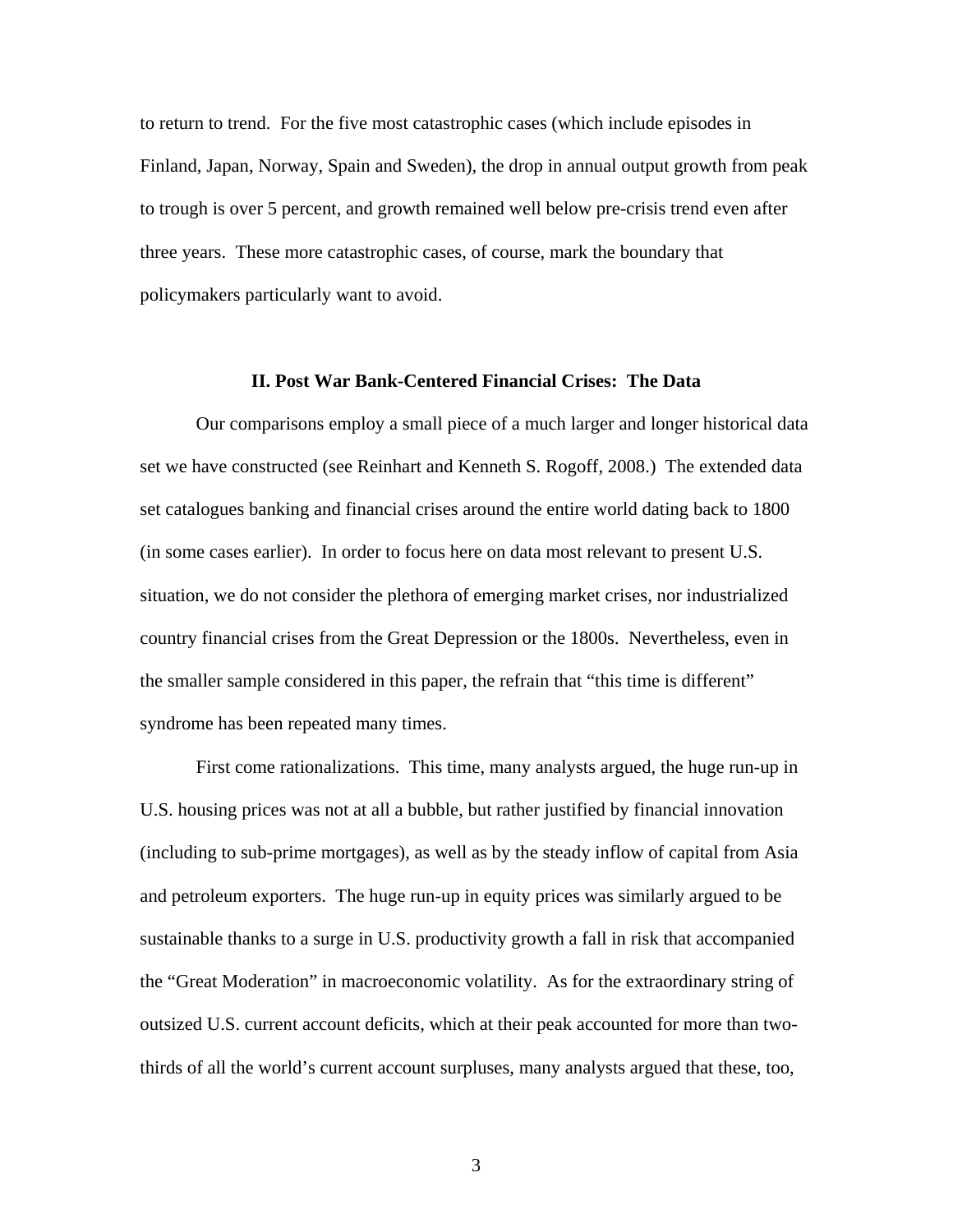could be justified by new elements of the global economy. Thanks to a combination of a flexible economy and the innovation of the tech boom, the United States could be expected to enjoy superior productivity growth for decades, while superior American know-how meant higher returns on physical and financial investment than foreigners could expect in the United States.

Next comes reality. Starting in the summer of 2007, the United States experienced a striking contraction in wealth, increase in risk spreads, and deterioration in credit market functioning. The 2007 United States sub-prime crisis, of course, has it roots in falling U.S. housing prices, which have in turn led to higher default levels particularly among less credit-worthy borrowers. The impact of these defaults on the financial sector has been greatly magnified due to the complex bundling of obligations that was thought to spread risk efficiently. Unfortunately, that innovation also made the resulting instruments extremely nontransparent and illiquid in the face of falling house prices.

As a benchmark for the 2007 U.S. sub-prime crisis, we draw on data from the eighteen bank-centered financial crises from the post-War period, as identified by Kaminsky and Reinhart (1999), Gerard Caprio et. al. (2005), and Andrew Mullineux (1990).

These crisis episodes include:

*The Big Five Crises*: Spain (1977), Norway (1987), Finland (1991), Sweden (1991) and Japan (1992), where the starting year is in parenthesis. *Other Banking and Financial Crises*: Australia (1989), Canada (1983), Denmark (1987), France (1994), Germany (1977), Greece (1991), Iceland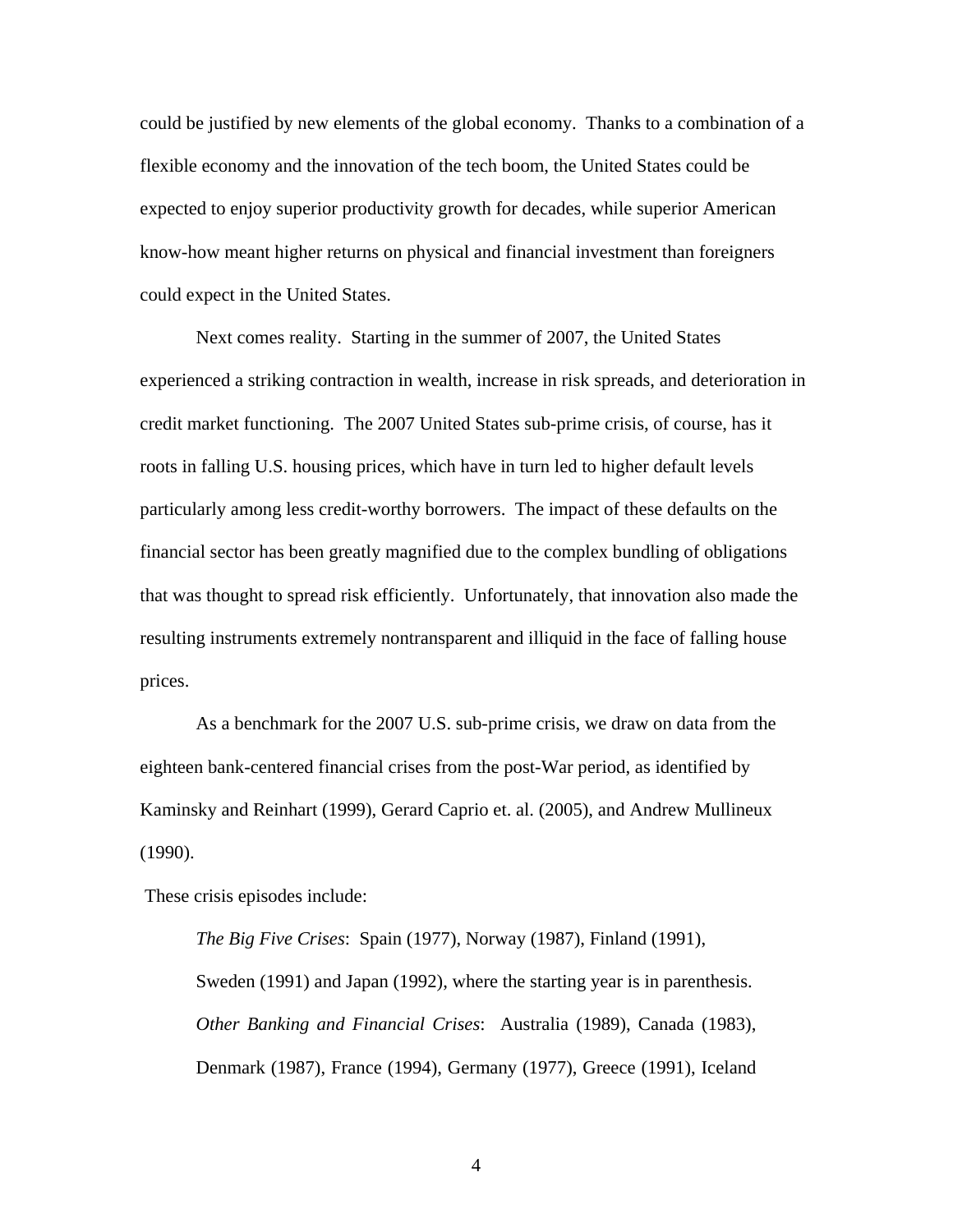(1985), and Italy (1990), and New Zealand (1987), United Kingdom (1973, 1991, 1995), and United States (1984).

 The "Big Five" crises are all protracted large scale financial crises that are associated with major declines in economic performance for an extended period. Japan (1992), of course, is the start of the "lost decade," although the others all left deep marks as well.

 The remaining rich country financial crises represent a broad range of lesser events. The 1984 U.S. crisis, for example, is the savings and loan crisis. In terms of fiscal costs (3.2 percent of GDP), it is just a notch below the "Big Five"<sup>1</sup>. Some of the other 13 crisis are relatively minor affairs, such as the 1995 Barings (investment) bank crisis in the United Kingdom or the 1994 Credit Lyonnaise bailout in France. Excluding these smaller crises would certainly not weaken our results, as the imbalances in the runsup were minor compared to the larger blowouts.

### **III. Comparisons**

We now proceed to a variety of simple comparisons between the 2007 U.S. crisis and previous episodes. Drawing on the standard literature on financial crises, we look at asset prices, real economic growth, and public debt. We begin in Figure 1 by comparing the run-up in housing prices. Period *T* represents the year of the onset of the financial crisis. By that convention, period *T-4* is four years prior to the crisis, and the graph in

<sup>&</sup>lt;sup>1</sup> The fiscal costs of cleaning up after banking crises can be enormous. The fiscal cleanup from Sweden's 1991 crisis was 6 percent of GDP and Norway's 1987 crisis was 8 percent. Spain's post-1977 cleanup cost over 16 percent of GDP. Estimates for Japan's bill vary widely, with many in excess of 20 percent of GDP.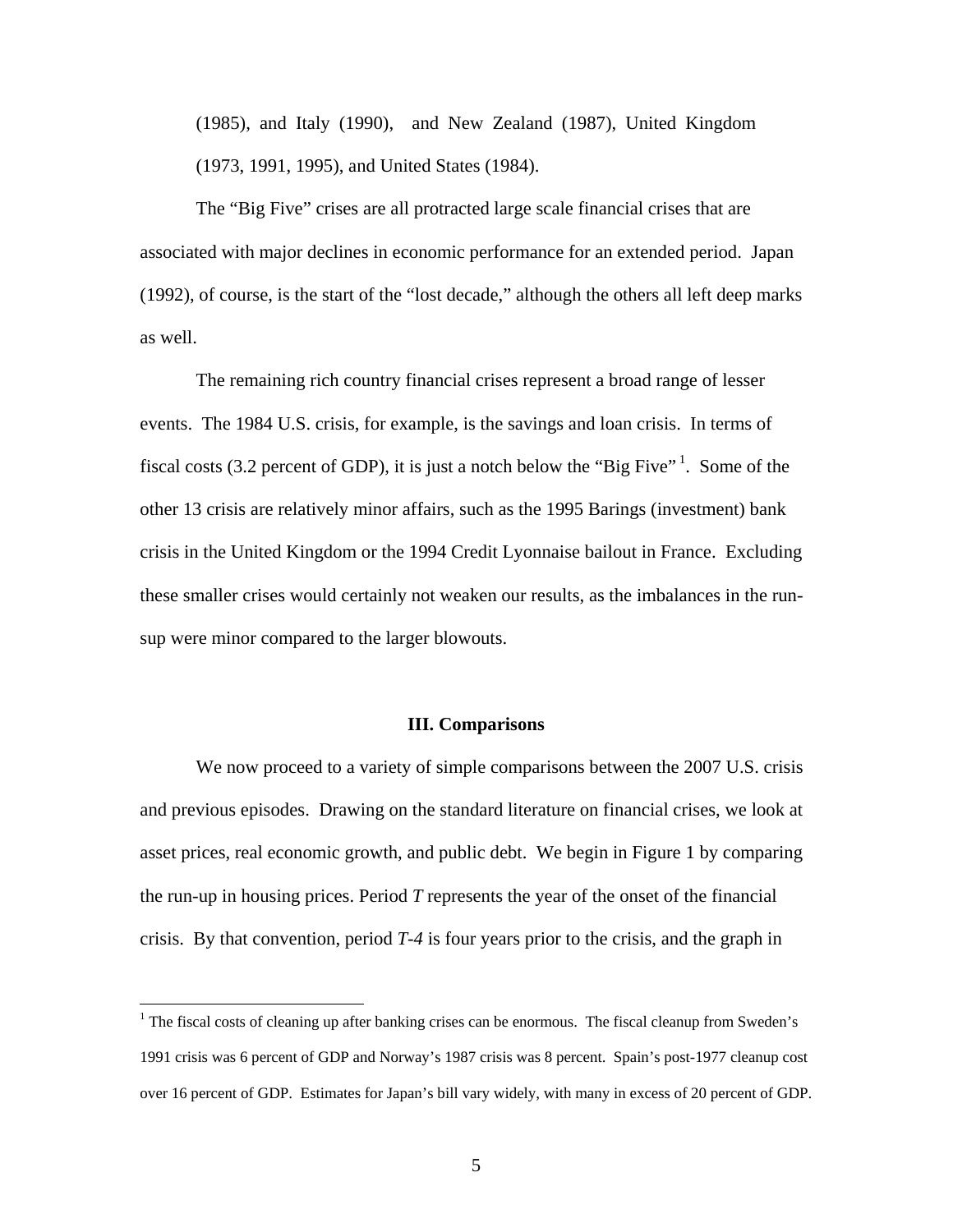each case continues to  $T+3$ , except of course in the case of the U.S. 2007 crisis, which remains in the hands of the fates.<sup>2</sup> The chart confirms the case study literature, showing the significant run-up in housing prices prior to a financial crisis. Notably, the run-up in housing prices in the United States exceeds that of the "Big Five" .



**Figure 1: Real Housing Prices and Banking Crises**

<sup>&</sup>lt;sup>2</sup> For the United States, house prices are measured by the Case-Shiller index, described and provided in Robert Shiller (2005). The remaining house price data were made available by the Bank for International Settlements and are described in Gregory D. Sutton (2002).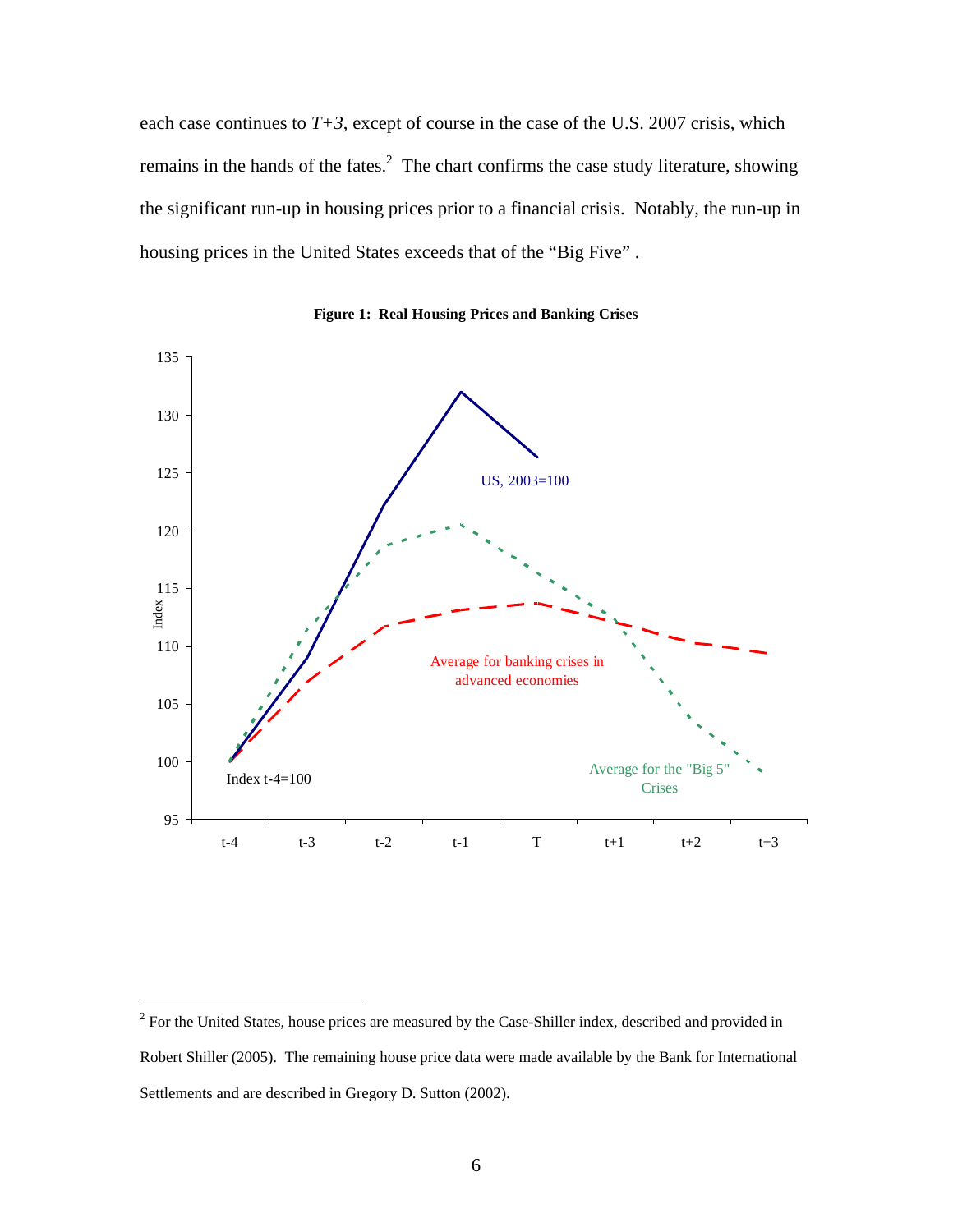Figure 2 looks at real rates of growth in equity market price indices. (For the United States, the index is the S&P 500; Reinhart and Rogoff, 2008, provide the complete listing for foreign markets.)

Once again, the United States looks like the archetypical crisis country, only more so. The Big Five crisis countries tended to experience equity price falls earlier on than the U.S. has, perhaps because the U.S. Federal Reserve pumped in an extraordinary amount of stimulus in the early part of the most recent episode.



**Figure 2: Real Equity Prices and Banking Crises**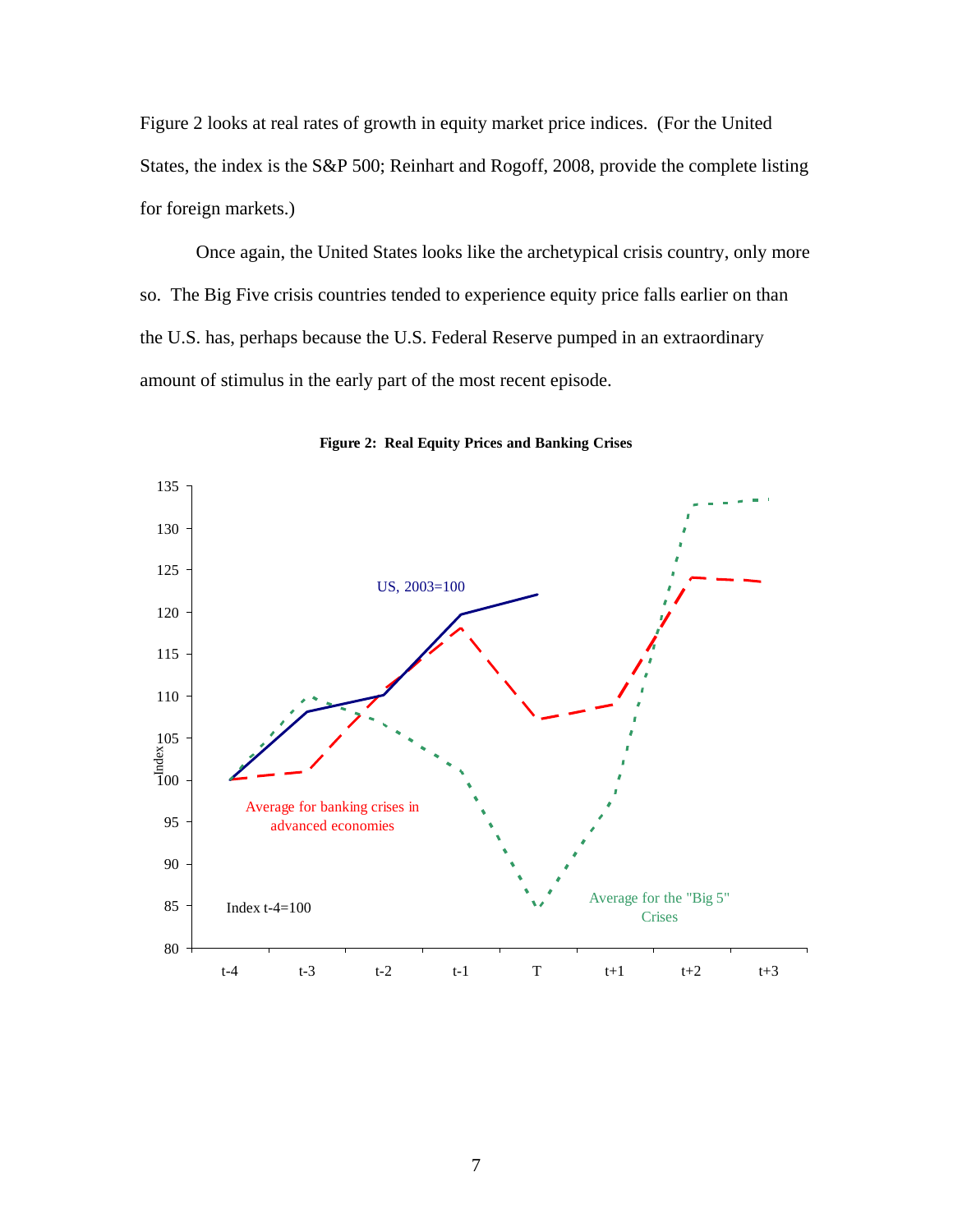

**Figure 3: Current Account Balance/GDP on the Eve of Banking Crises**

Figure 3 looks at the current account as a share of GDP. Again, the United States is on a typical trajectory, with capital inflows accelerating up to the eve of the crisis. Indeed, the U.S. deficits are more severe, reaching over six percent of GDP. As already mentioned, there is a large and growing literature that attempts to rationalize why the United States might be able run a large sustained current account deficit without great risk of trauma. Whether the U.S. case is quite as different as this literature suggests remains to be seen.

 Real per capita GDP growth in the run-up to debt crises is illustrated in Figure 4. The United States 2007 crisis follows the same inverted V shape that characterizes the earlier episodes. Growth momentum falls going into the typical crisis, and remains low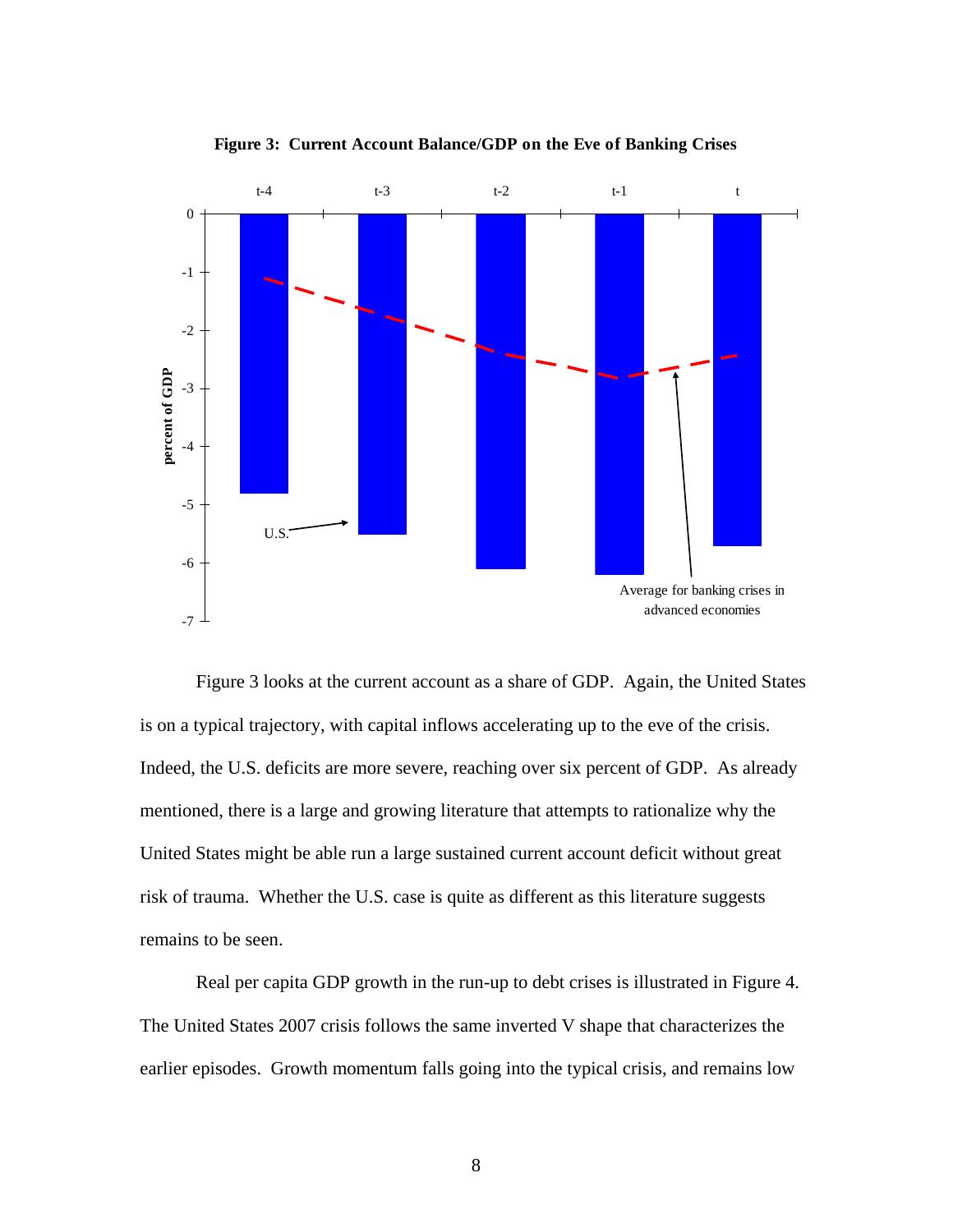for two years after. In the more severe "Big Five" cases, however, the growth shock is considerably larger and more prolonged than for the average. Of course this implies that the growth effects are quite a bit less in the mildest cases, although the U.S. case has so many markers of larger problems that one cannot take too much comfort in this caveat.



**Figure 4: Real GDP Growth per Capita and Banking Crises (PPP basis)**

Figure 5 looks at public debt as a share of GDP. Rising public debt is a near universal precursor of other post-war crises, not least the 1984 U.S. crisis. It is notable that U.S. public debt rises much more slowly than it did in run-up to the Big Five crisis. However, if one were to incorporate the huge buildup in private U.S. debt into these measures, the comparisons would be notably less favorable.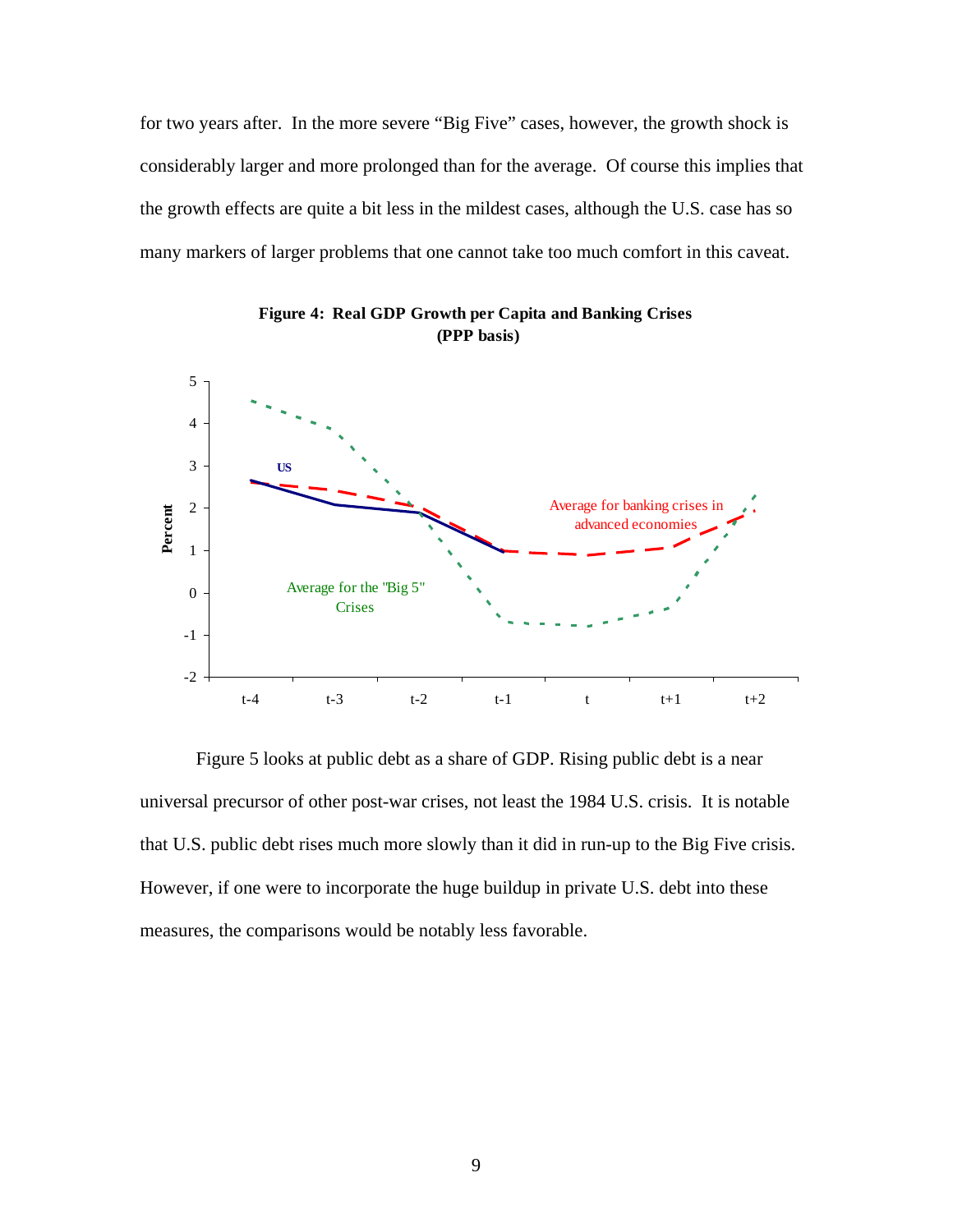The correlations in these graphs are not necessarily causal, but in combination nevertheless suggest that if the United States does not experience a significant and



**Figure 5: Public Debt and Banking Crises**

protracted growth slowdown, it should either be considered very lucky or even more "special" that most optimistic theories suggest. Indeed, given the severity of most crisis indicators in the run-up to its 2007 financial crisis, the United States should consider itself quite fortunate if its downturn ends up being a relatively short and mild one.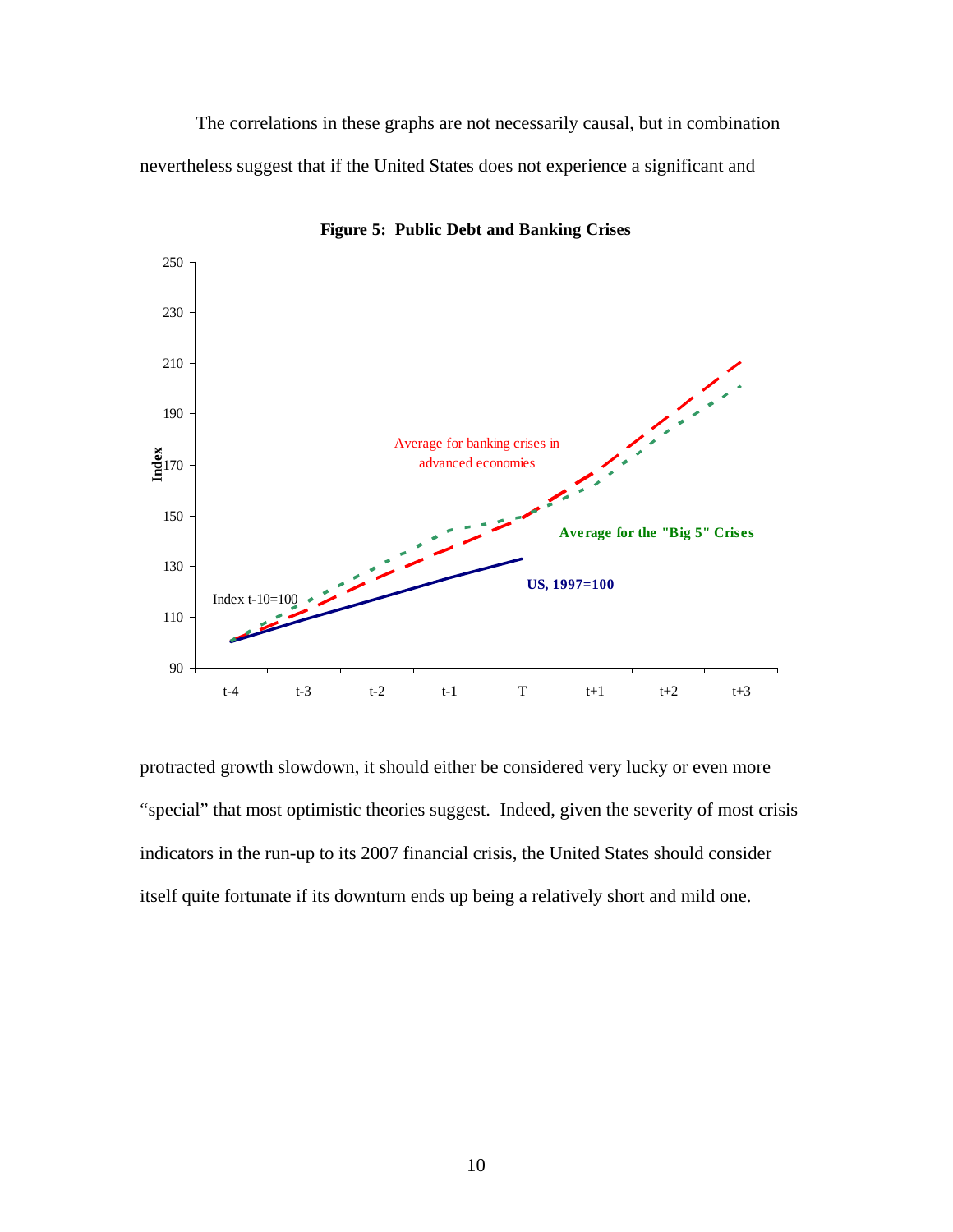## **IV. Conclusions**

 Tolstoy famously begins his classic novel *Anna Karenina* with "Every happy family is alike, but every unhappy family is unhappy in their own way." While each financial crisis no doubt is distinct, they also share striking similarities, in the run-up of asset prices, in debt accumulation, in growth patterns, and in current account deficits. The majority of historical crises are preceded by financial liberalization, as documented in Kaminsky and Reinhart (1999). While in the case of the United States, there has been no striking de jure liberalization, there certainly has been a de facto liberalization. New unregulated, or lightly regulated, financial entities have come to play a much larger role in the financial system, undoubtedly enhancing stability against some kinds of shocks, but possibly increasing vulnerabilities against others. Technological progress has plowed ahead, shaving the cost of transacting in financial markets and broadening the menu of instruments.

Perhaps the United States will prove a different kind of happy family. Despite many superficial similarities to a typical crisis country, it may yet suffer a growth lapse comparable only to the mildest cases. Perhaps this time will be different as so many argue. Nevertheless, the quantitative and qualitative parallels in run-ups to earlier postwar industrialized-country financial crises are worthy of note. Of course, inflation is lower and better anchored today worldwide, and this may prove an important mitigating factor. The United States does not suffer the handicap of a fixed exchange rate system. On the other hand, the apparent decline in U.S. productivity growth and in housing prices does not provide a particularly favorable backdrop for withstanding a credit contraction.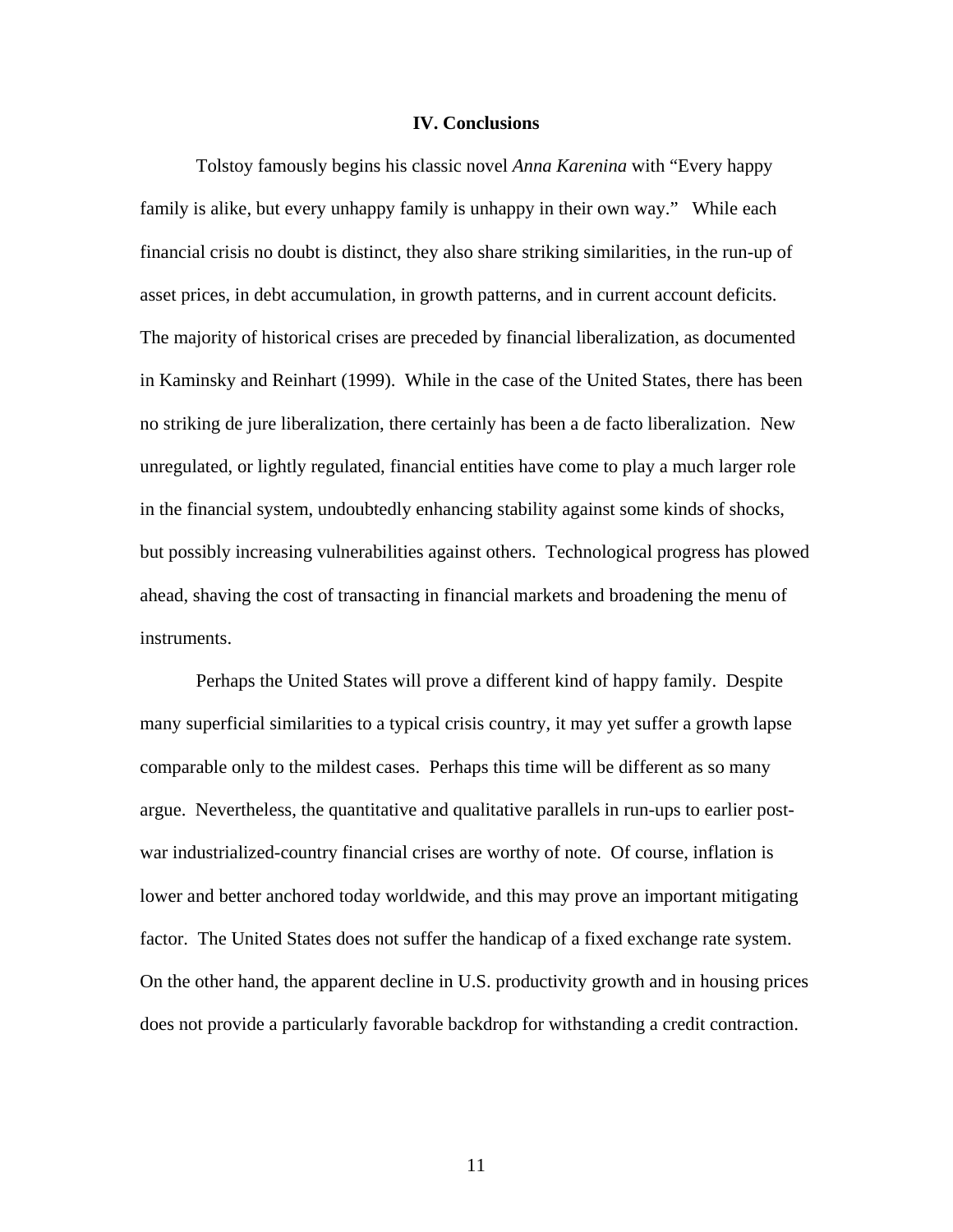Another parallel deserves mention. During the 1970s, the U.S. banking system stood as an intermediary between oil-exporter surpluses and emerging market borrowers in Latin America and elsewhere. While much praised at the time, 1970s petro-dollar recycling ultimately led to the 1980s debt crisis, which in turn placed enormous strain on money center banks.<sup>3</sup> It is true that this time, a large volume of petro-dollars are again flowing into the United States, but many emerging markets have been running current account surpluses, lending rather than borrowing. Instead, a large chunk of money has effectively been recycled to a developing economy that exists within the United States' own borders. Over a trillion dollars was channeled into the sub-prime mortgage market, which is comprised of the poorest and least credit worth borrowers within the United States. The final claimant is different, but in many ways, the mechanism is the same.

 Finally, we note that although this paper has concentrated on the United States, many of the same parallels hold for other countries that began experiencing housing price duress during the 2007, including Spain, the United Kingdom and Ireland. Indeed, as Appendix Table 1 reminds us for the panic of 1907 and the crash of 1929, the global dimension of the current crisis is neither new nor unique to this episode. As history has shown, there can be similarities across unhappy families, too.

 $\overline{a}$ 

<sup>&</sup>lt;sup>3</sup> See Rudi Dornbsuch's concise assessment of the recycling of petrodollars in the third and fourth chapters of Dornbusch (1986).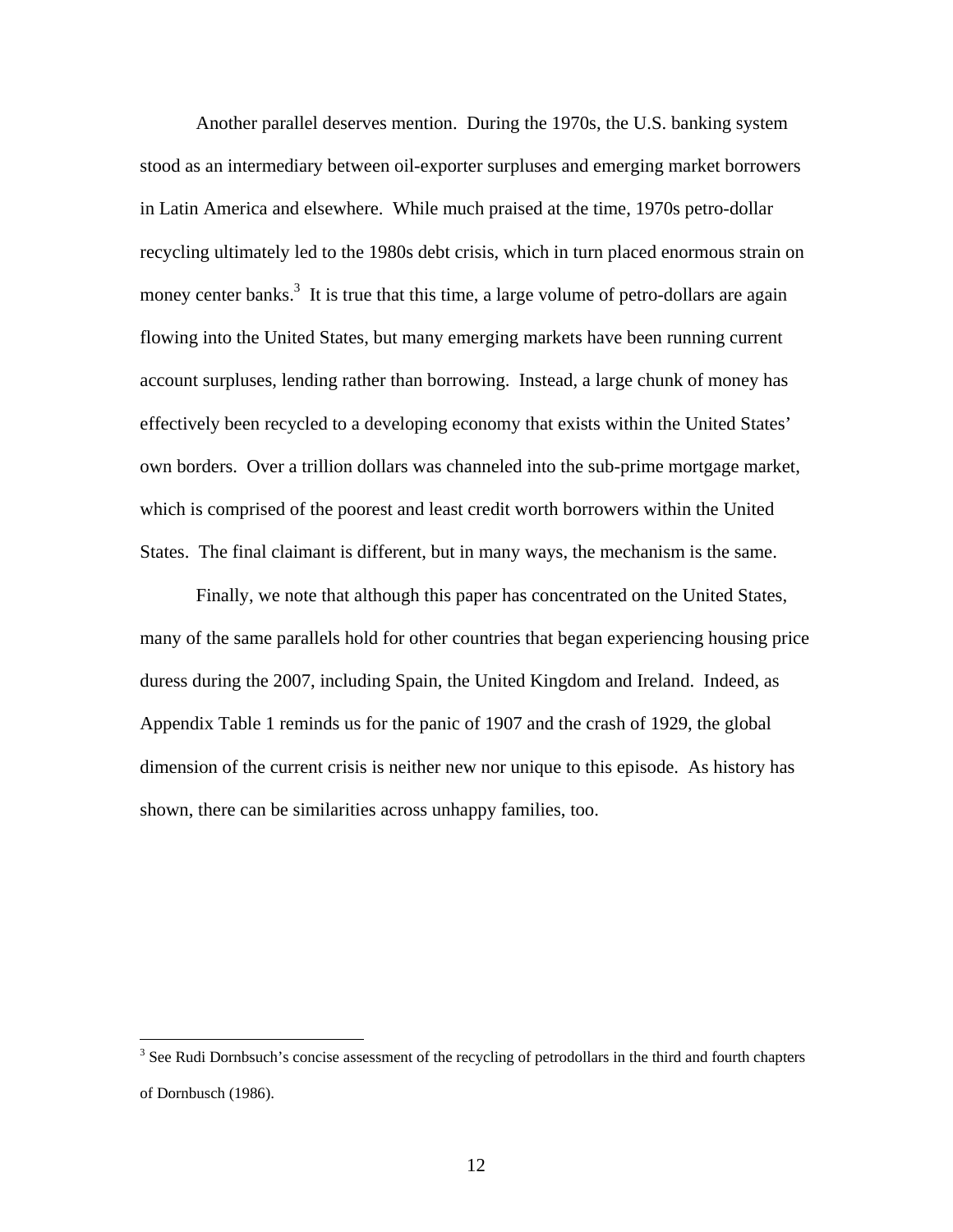# **REFERENCES**

**Caprio, Gerard and Daniela Klingebiel, Luc Laeven and Guillermo Noguera. 2005.**  "Banking Crisis Database." In Patrick Honohan and Luc Laeven (eds.) *Systemic Financial Crises*. Cambridge: Cambridge University Press.

**Dornbusch, Rudiger.** 1986. *Dollars, Debts, and Deficits*. Cambridge, MA: MIT Press. **Kaminsky, Graciela L. and Carmen M. Reinhart.** 1999. "The Twin Crises: The Causes of Banking and Balance of Payments Problems." *American Economic Review* Vol. 89: 473-500.

Mullineux, Andrew. 1990. *Business Cycles and Financial Crises* (Hemel Hempstead).

**Reinhart, Carmen M. and Kenneth S. Rogoff.** *This Time is Different: Six Centuries of Financial Folly.* Forthcoming.

**Shiller, Robert.** 2005. *Irrational Exuberance* (Second Edition). Princeton, NJ: Princeton University Press.

**Sutton, Gregory D.** 2002. "Explaining Changes in House Prices." *BIS Quarterly Review.* (September): 46-55.